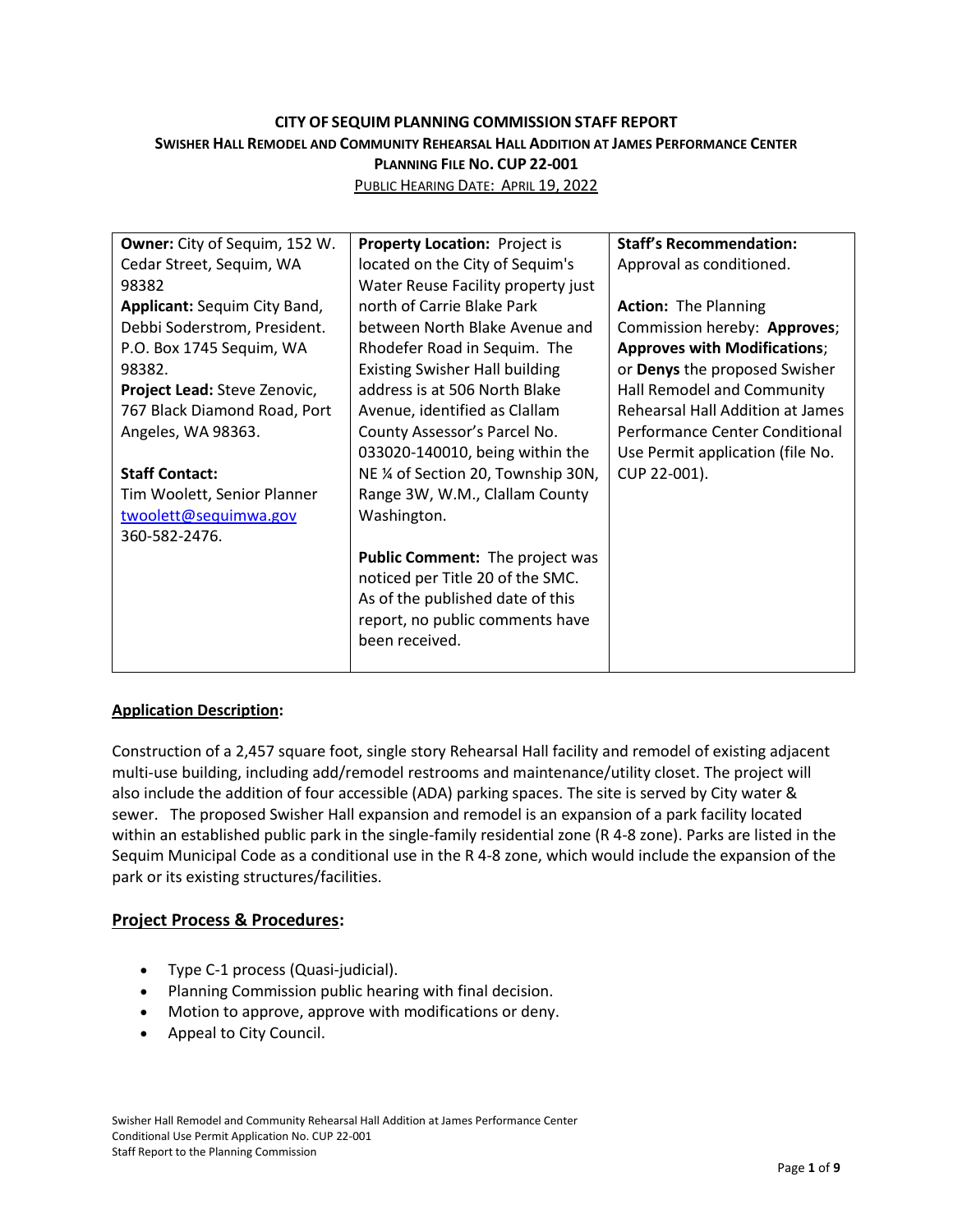## **Application Context:**

The subject property is identified in the Comprehensive Plan as the Water "Reuse Park" and is situated adjacent to the north boundary of Carrie Blake Park and the east boundary of the N Blake Avenue rightof-way. This location is within the Comprehensive Plan's "*Community/Regional Park*" Future Land Use Map designation and the Zoning Pap's "*Single Family Residential*" (R 4-8) zoning designation. Uses in the vicinity of the site include single family residential and undeveloped open spaces. South of Carrie Blake Park is the Trinity Methodist Church, Blake Tile and Stone, and the Bell Creek Plaza shopping center.

#### **Existing Site Conditions**

The Water Reuse Park consists of a single Assessor's Parcel that is approximately 29 acres in area situated adjacent to the 22-acre Carrie Blake Park property. Although each of these two parks have separate vehicular access points, functionally and visually there is no distinction due to the appearance and non-motorized/pedestrian linkage between the two parks.



**FIGURE 1 AERIAL PHOTO**

The Water Reuse Park and Carrie Blake Park provide facilities for field and court games, softball and baseball diamonds, playground equipment, tennis courts, basketball courts and other athletic facilities.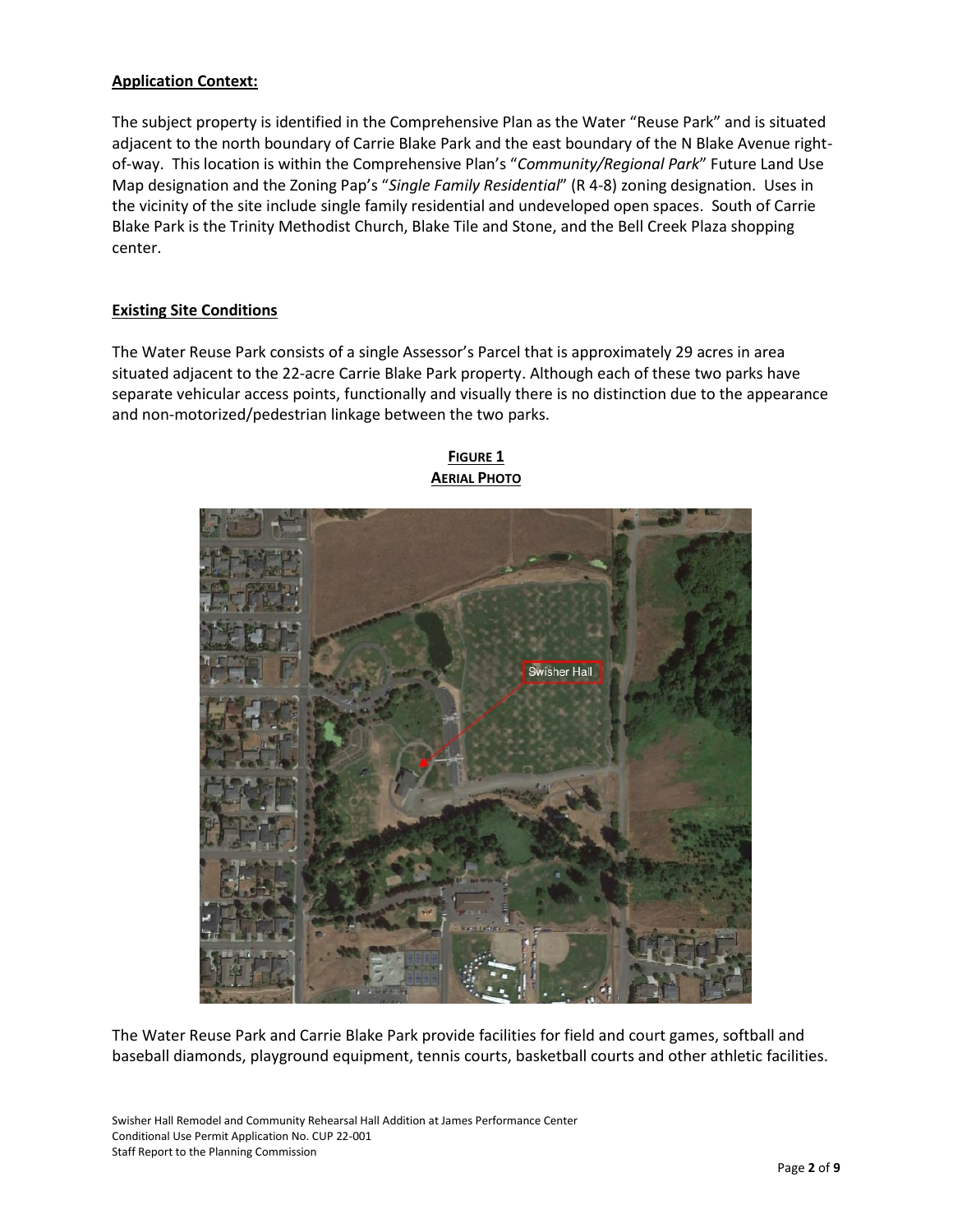Passive recreation opportunities in a natural setting (picnicking, benches, walking, etc.) are also provided. The parks also include support facilities, such as off-street parking and restrooms.

#### **Neighborhood Conditions/Land Use**

The property is a city owned park in the eastern portion of the city situated adjacent to the east side of N Blake Avenue. Uses in the vicinity of the site include single family residential west of N Blake Avenue and south of Carrie Blake Park is the Trinity Methodist Church, Blake Tile and Stone, and the Bell Creek Plaza shopping center west of Blake Tile and Stone, across N Blake Avenue. East of the Water Reuse Park is undeveloped open space.

#### **Zoning Context**

The project site is within the Comprehensive Plan's "*Community/Regional Park*" Future Land Use Map designation and the Zoning Map's "*Single Family Residential*" (R 4-8) zoning designation.







Zoning Map **Comprehensive Plan Future Land Use Map** Single Family residential (R 4-8) Community/Regional Park (P)

#### **CONDITIONAL USE PERMIT APPROVAL PROCESS:**

The Sequim Municipal Code (SMC) requires a Conditional Use Permit for this proposal and is identified as a "Type C-1 process" in Chapter 20.01.030, Table 1. Type C-1 permit applications require mailed, posted, published notice, and a neighborhood meeting, in order to ensure that neighborhood and community members are well informed about a proposed use, and that they are given ample opportunity to provide comment. This process also requires a public hearing before the Planning Commission, who will make the final decision on the application.

Notice of the application and public hearing was mailed to all property owners within 300 feet of the subject property on March 22, 2022. The notice was published in the Peninsula Daily News and Posted on the site on March 28, 2022.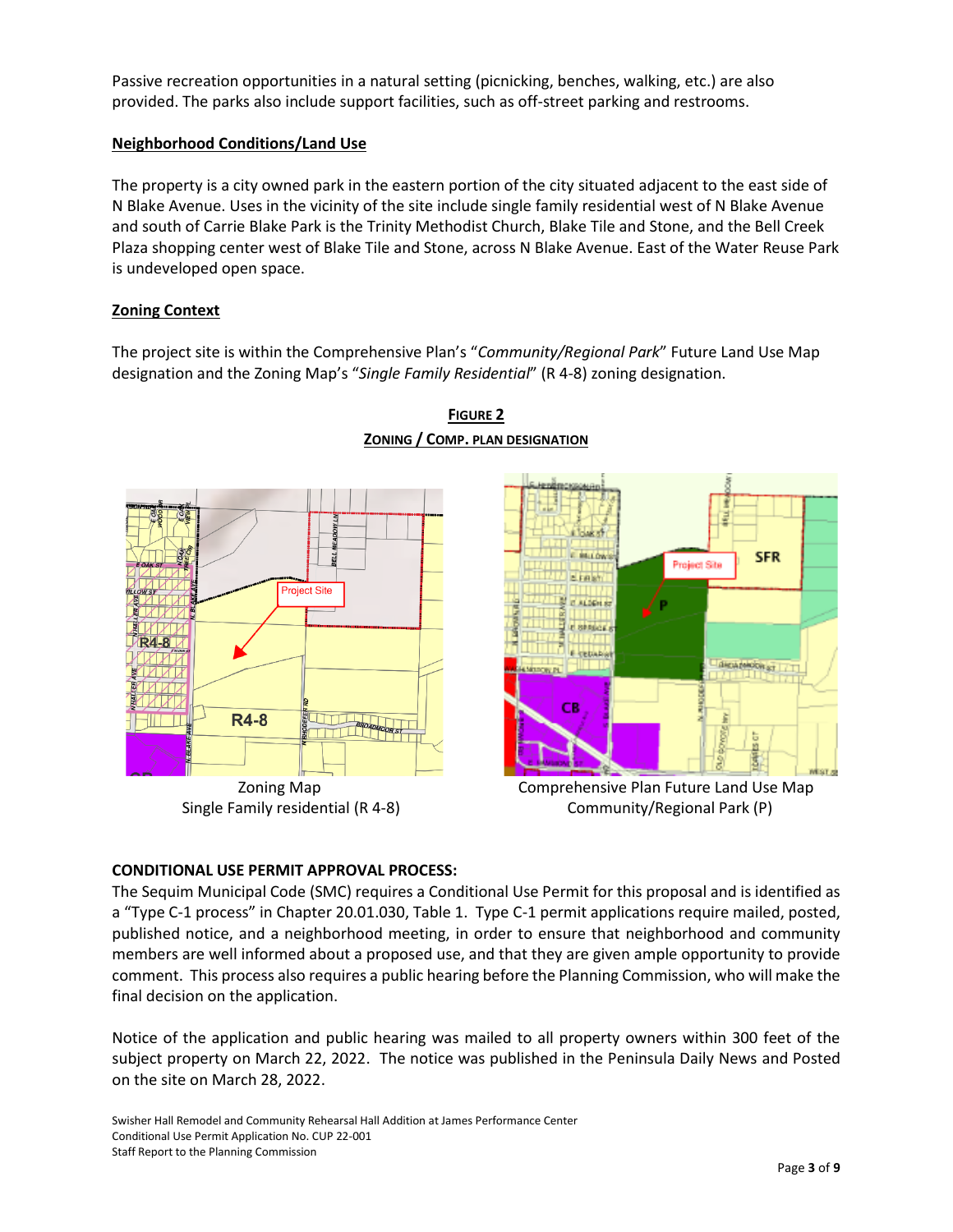The applicant hosted a public meeting on April 7, 2022. Invitations were delivered to neighboring property owners within 300 feet of the property. According to the sign-in sheet submitted by the applicants, 5 people attended. Questions raised were related to building design features such as solar exposure to musicians, capability of the roof to support future solar panels (ref. neighborhood meeting minutes in Exhibit 6).

As of the date of this staff report, no written public comments have been received.

## **CONDITIONAL USE PERMIT CRITERIA (SMC 18.60.030):**

The Sequim Municipal Code (SMC) requires a Conditional Use Permit for this proposal, which is identified as a "Type C-1 process" in Chapter 20.01.030, Table 1. This process also requires a public hearing before the Planning Commission, who will make the final decision on the application.

#### **CHAPTER 18.60.30 REVIEW CRITERIA FINDINGS**

*In addition to the requirements prescribed herein below, conditional uses shall not be recommended or granted unless all of the following findings are made in the affirmative:*

*A. The proposal will not materially endanger the public health, safety, or general welfare, or generate undesirable impacts beyond the boundaries.*

Staff Comment: The proposal is an expansion and remodel of an existing structure located within a city park that is well removed from surrounding properties and buffered by existing vegetation and trees. The structure and its use are a part of the park setting and character and this proposal will not result in a change of use or generate any additional impacts. As such the proposal will not materially endanger the public health, safety, or general welfare, or generate undesirable impacts beyond the boundaries.

*B. The proposal will not substantially impact the reasonable use and enjoyment of surrounding properties.*

Staff Comment: This purpose of this proposed addition and remodel is to enhance the current use of the structure. The building will continue to function as a rehearsal facility for community performance groups and will be designed with property acoustics. Therefore, the proposal will not impact the reasonable use and enjoyment of the surrounding properties.

*C. The proposal is consistent with the overall goals and objectives of the comprehensive plan and any applicable subarea plans.*

Staff Comment: Swisher Hall and the James Center for Performing Arts are identified in the *2022 Sequim Parks & Open Space Plan* recreational facilities inventory. The Plan notes the James Center as "…*a core venue for many performances by the Sequim City Band and other local and regional performance groups*." Swisher Hall is noted as "…*the primary practice room for the Sequim City Band*."

The proposal is consistent with the goals and policies of the Comprehensive Plan because it constitutes an improvement to a facility that will serve the greater Sequim-Dungeness Valley as a regional draw for recreation and park activities [*PR 7.1.1 COMMUNITY PARKS*]. The proposal will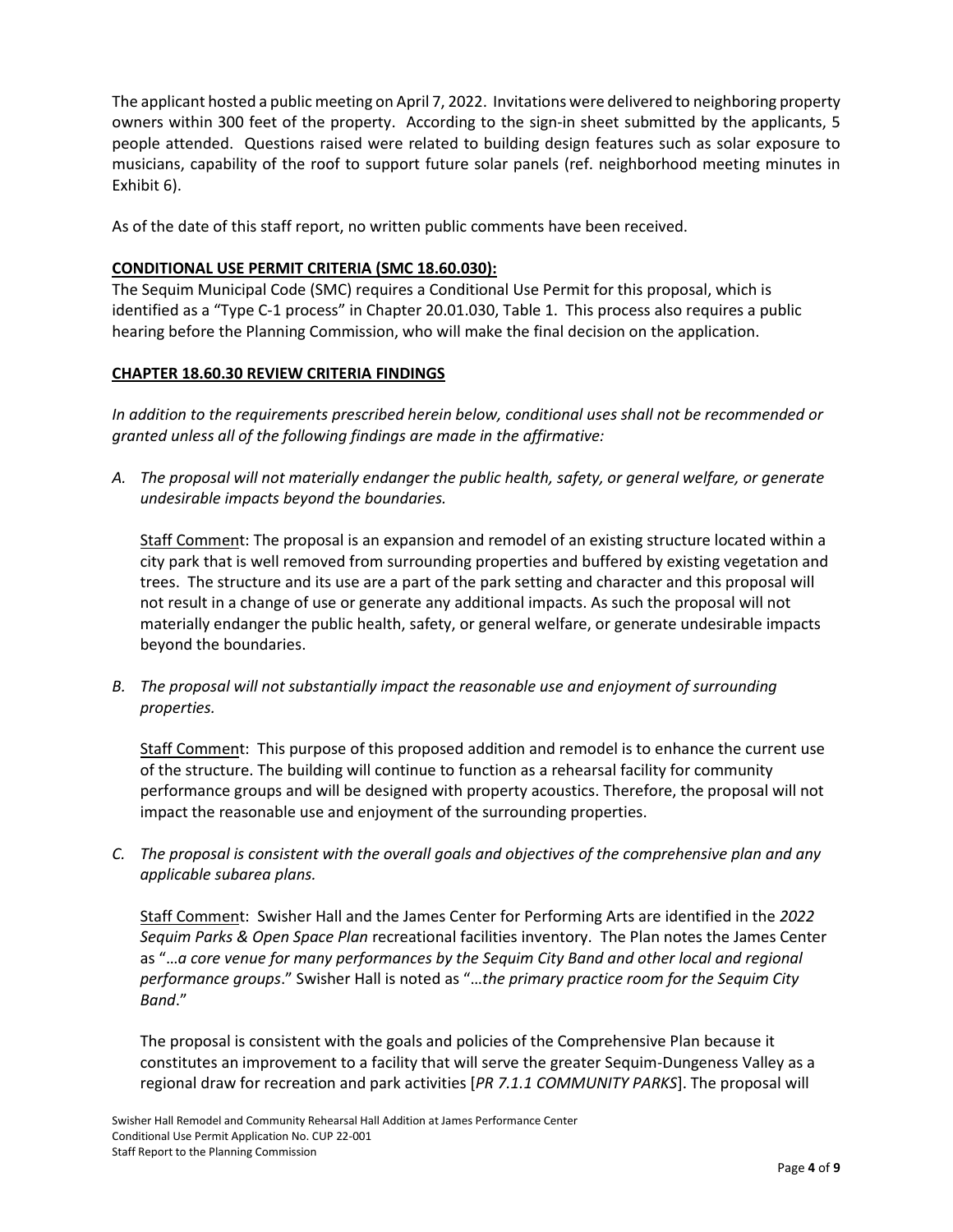also further the goal of encouraging participation in parks and recreation programs and special events to build social capital and serve as the backbone of a strong, engaged community [*PR 7.2.2 PARTICIPATION AND PARTNERSHIP*]. This proposal also furthers Comprehensive Plan policies in fostering a sense of community and improve the quality of life through a parks and recreation system that connects and engages the citizens [*PR 7.3.1 CONNECT CITIZENS THROUGH PARKS & RECREATION*], and to recognize the significance of parks and recreation programs in Sequim as an "engine" that drives tourism through access to unique features, programs, and experiences such as special events and festivals [*PR 7.6.1 PARKS & TOURISM*].

*D. The cumulative effect of approving this and similar proposals will not cause an erosion of the purpose and intent of the comprehensive plan.*

Staff Comment: The use of this facility is unique to the community in that it is a facility that is part of a city owned and operated regional park and approval of this conditional use will not lead to a proliferation of similar uses of this type in the future. Because this proposal will further the goals and policies of the Comprehensive Plan as provided above, it will not cause an erosion of the purpose and intent of the Comprehensive Plan.

*E. The character of the use is in harmony with the surrounding area, the applicant has demonstrated that the conditional use, with any proposed mitigations, will have no more impacts off-site than other uses which are permitted within the zoning district.*

Staff Comment: The existing structure and use is a part of the character of the park and the surrounding area. With conditions to maintain the visual characteristics of the existing facility the proposed remodel and expansion will not introduce impacts to the surrounding permitted uses.

*F. The proposed development meets all applicable noise, odor, lighting and buffer standards for the zone in which it is proposing to locate.* 

Staff Comment: No additional noise or odors will occur as a result of this proposed project, lighting will be subject to current city standards and must be consistent with existing lighting, and the park's existing vegetation serving as buffer will not be altered as a result of this project.

#### **CONCLUSIONS, BASED ON FINDINGS:**

#### **TITLE 20 – ADMINISTRATIVE PROCEDURES:**

This conditional use permit application has been processed consistent with the procedures required by Title 20, SMC. The Planning Commission will hear the proposal as scheduled on May 15, 2018.

- The application was submitted on February 8, 2022, after a (pre-application conference) and determined complete on March 1, 2022.
- All methods of public notification as identified in Chapter 20.01.140(C), SMC were performed.
- All comments received have been included in the staff report for consideration by the Planning Commission.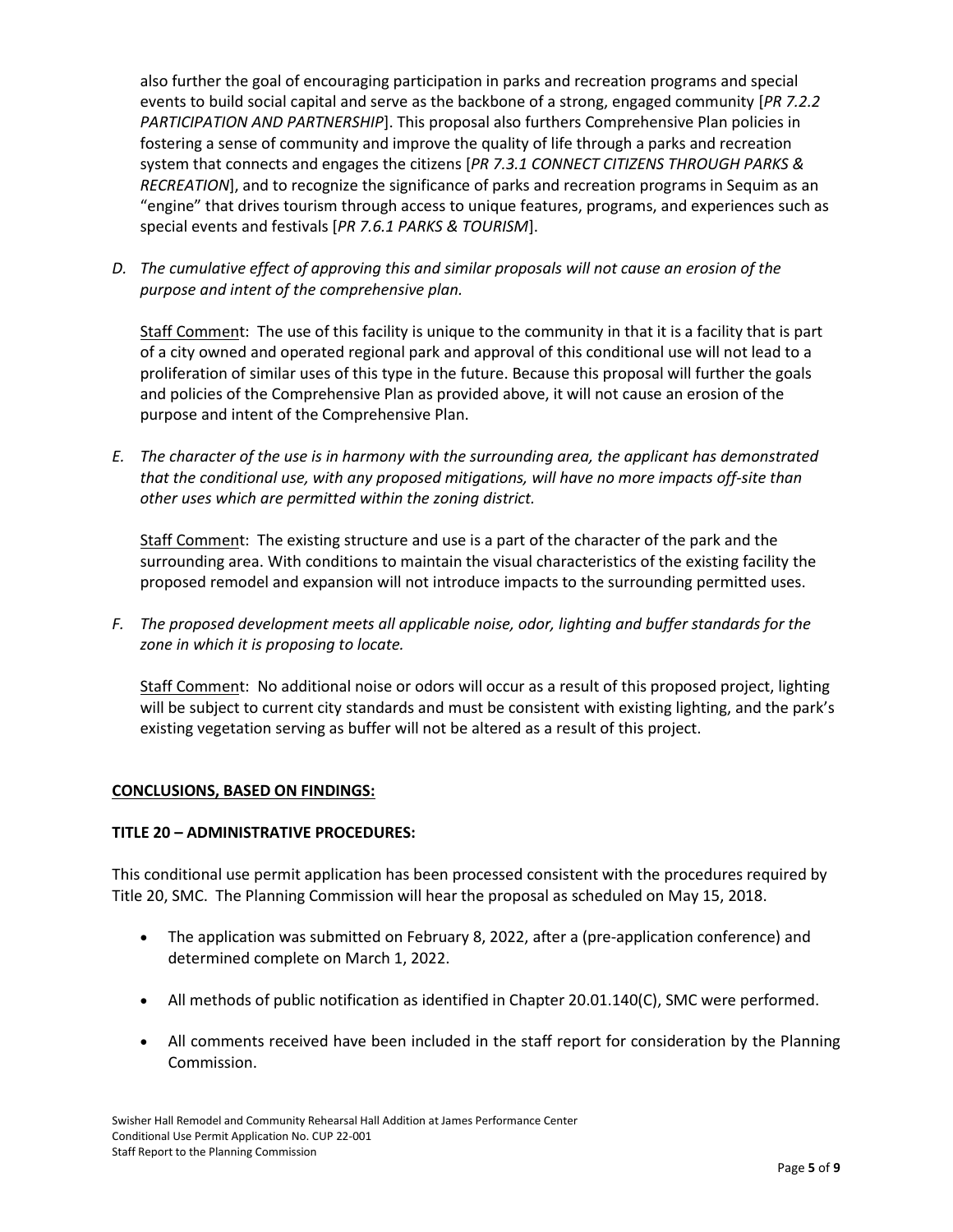#### **TITLE 18 – ZONING:**

As conditioned, the proposal is consistent with the Conditional Use Permit review criteria (SMC 18.60.030). This CUP request is located in the Water Reuse Park which is a conditional use as a public park facility in the single-family residential zone (R 4-8) zoning district, as per City of Sequim Official Zoning Map (May 22, 2017).

- As defined in Section 18.20.050, SMC, the purpose of the R4-8 zoning district is to provide land for districts of detached, single-family homes within the city. The R4-8 zone provides for consistency and predictability in the character of single-family neighborhoods.
- The proposal is an expansion and remodel of city regional park facility known the Swisher Hall at James Center. Listed as conditional uses in the R4-8 zone are parks other than mini-parks; public schools; libraries; community centers; police and fire stations; power substations; cemeteries, mini-parks; and minor public facilities.
- Approval of this project serves to implement the Growth Management Act by encouraging the enhancement of recreational opportunities for the enjoyment of Washington citizens. It calls for the development of parks and recreation facilities, which adds to the quality of life in communities throughout the state.

## **STAFF RECOMMENDATION**:

Staff has reviewed this Application for conformance with the requirements for Conditional Uses and is of the opinion that this request is consistent with the City's Comprehensive Plan and Zoning Code. BASED ON THE ABOVE FINDINGS AND CONCLUSIONS, STAFF RECOMMENDS **APPROVAL** TO THE PLANNING COMMISSION, SUBJECT TO THE FOLLOWING CONDITIONS:

#### **RECOMMENDED CONDITIONS OF APPROVAL:**

- 1) All development must be in substantial conformance with the submitted plans as modified through the conditional use permit approval process.
- 2) Unless otherwise waived or modified by the Building Official, the applicant must satisfy the following Building Department requirements:
	- A Building Permit is required, and the structure shall meet the requirements of the Washington State Building Code and Sequim Municipal Code Title 15.
	- New rehearsal space to be a separate fire area or the building will need to be sprinklered.
		- o Double doors will need to be fire rated and remain closed.
		- o Bathroom will need to be part of fire area or doors to be fire rated.
	- Bathrooms to meet accessibility standards.
	- Men's bathroom requires a urinal per code.
	- Accessible parking space(s) and access aisle required.
	- Existing fire hydrant is sufficient for building addition per CCFD#3.
	- Fire Apparatus Access requires sufficient turn-around per CCFD#3.
- 3) Prior to installation of any new outdoor lighting, the applicant shall submit fixture information to the Community Development Department for review and approval. The information shall include all mounting locations and photometric data. Any new outdoor lighting shall be downward facing and shielded to prevent glare / spillover onto adjacent properties and streets.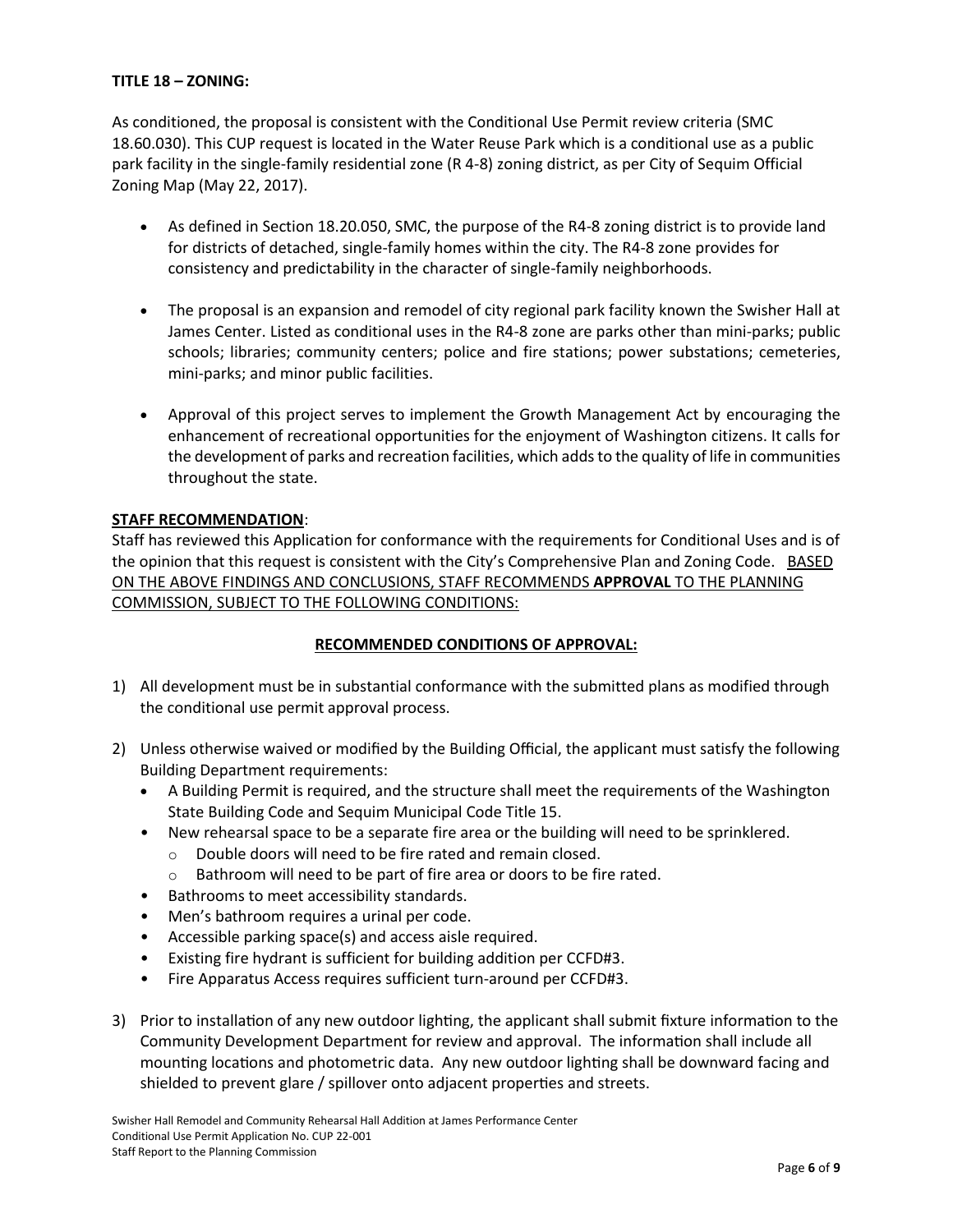- 4) All activities associated with the proposed project will avoid impacts to existing vegetation on the park property. Any inadvertent disturbance or harm to park vegetation will be restored prior to final inspection, and a bond to guarantee restored vegetation survival for a period of two years must be submitted to the city.
- 5) Unless otherwise waived or modified by the City Engineer, the applicant must satisfy the conditions of the Public Works Department in their memo dated April 5, 2022, as follows:

## **Public Works Conditions**

## **1. Internal driveway and parking area Improvements**

Per SMC18.60.030, the access to the proposed facility shall have safe vehicular and pedestrian access. This will be achieved though improvements to the driveway, parking and pedestrian access. Pedestrian access must be provided from the end of the Albert Haller Play Fields to the facility. Sidewalks shall extend around the perimeter building from the parking to the new double doors on the north side of the building for safe pedestrian access. The new parking area must be paved, with curb gutter and sidewalk.

*SMC 18.60.030 Review criteria for Conditional Uses*

*In addition to the requirements prescribed herein below, conditional uses shall not be recommended or granted unless all of the following findings are made in the affirmative:*

*A. The proposal will not materially endanger the public health, safety, or general welfare, or generate undesirable impacts beyond the property boundaries. B. The proposal will not substantially impact the reasonable use and enjoyment of surrounding properties.* 

*C. The proposal is consistent with the overall goals and objectives of the comprehensive plan and any applicable subarea plans.*

*D. The cumulative effect of approving this and similar proposals will not cause an erosion of the purpose and intent of the comprehensive plan.*

*E. The character of the use is in harmony with the surrounding area, the applicant has demonstrated that the conditional use, with any proposed mitigations, will have no more impacts off-site than other uses which are permitted within the zoning district. F. The proposed development meets all applicable noise, odor, lighting and buffer standards for the zone in which it is proposing to locate. (Ord. 97-019 § 4, Exh. B)* 

#### **2. Parking/Driveway Requirements**

- For circular driveway with planter in middle, please refer to Fire District 3 comments for minimum and maximum radiuses.
- The requirement for this project will be for the provision of the minimum ADA parking required adjacent the building and an ADA sidewalk connection of the new ADA parking to the facility.
- **3. Clallam Transit Considerations**: Bus Stop, Bus Turnouts, Dial-A-Ride Service:
	- Please coordinate with Transit services.

#### **4. Utilities:**

• Sewer and Water shall be brought up to current standards for the given usage, change in use, additional toilets, and proposed additions and new structures.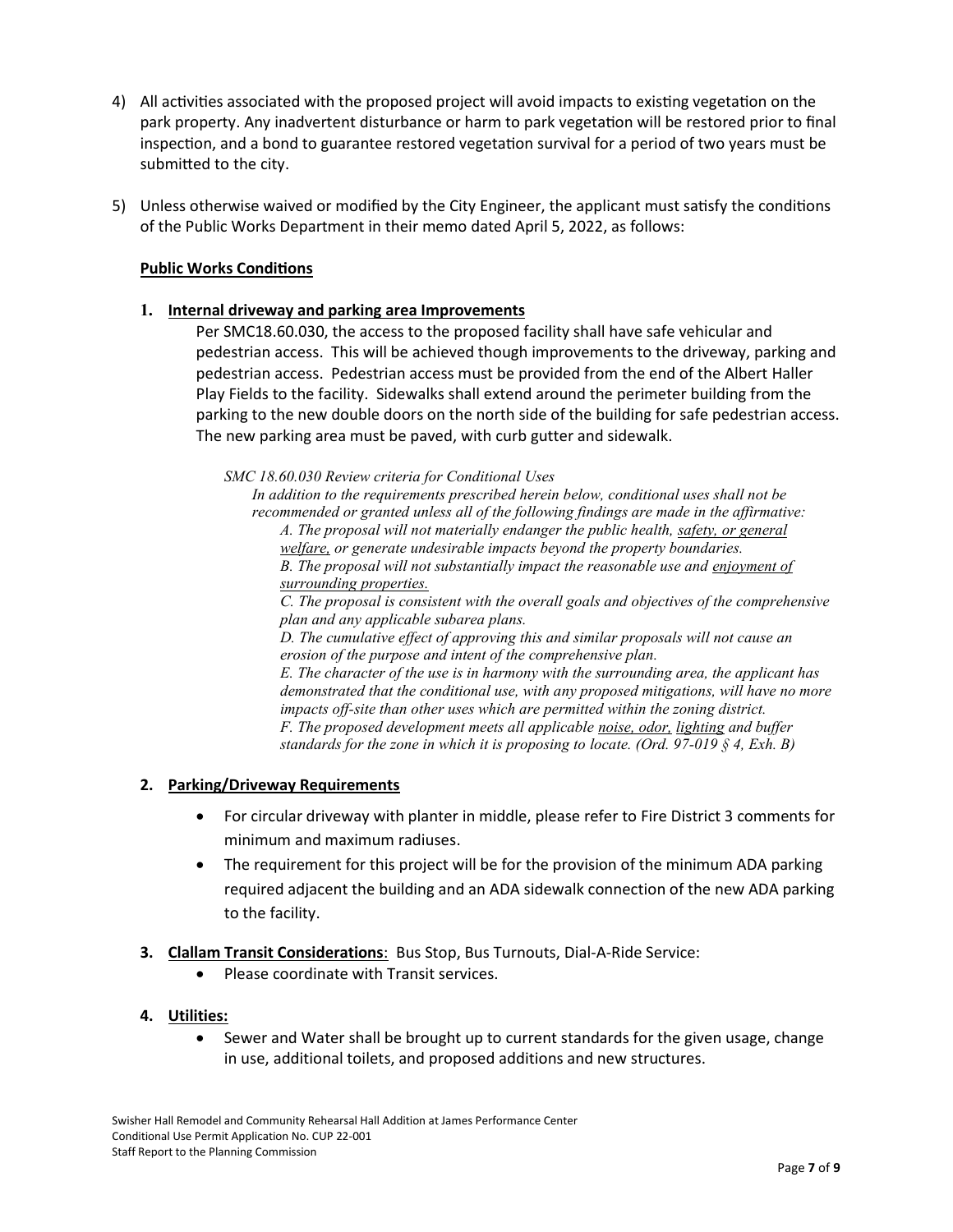- **5. Water:** 
	- Existing water meter and line may be used for additional bathroom fixtures.
	- If fire sprinklers are required, a fire water line from the Guy Cole Center across Bell Creek to the proposed building shall be constructed.

## **6. Sewer:**

• Proposal shows remodel of the existing bathroom and creation of an additional bathroom. The septic is served by a 2" lateral with a grinder pump. Provide a hydraulic analysis showing the 2" lateral and existing grinder pump can adequately support the expected load from the proposed addition.

#### **7. Stormwater:**

Improvements shall comply with the provisions of the 2012 Stormwater Management Manual for Western Washington, 2014 edition.

• Site redevelopment including roof area, driveway and parking, if over 5,000sf of new hard surface area triggers Minimum Requirements #1-9, including and Engineered Stormwater drainage plans, prepared consistent with the requirements of SMC Title 13; complying with the 2012 Stormwater Management Manual of Western Washington, updated 2014. SMC Table 17.12.020(A).

## **8. A Traffic Impact Analysis** (TIA)

- A TIA will not be required for this project.
- **9. Third Party Review:** Will not be required for this project.
- **10. General Facility Charges:** Sewer and Water General Facilities charges will be assessed at the currently adopted rates and collected at the time the request for connection is made or, if a building permit is to be issued, at the time the building permit is issued for each unit per 13.72.030. For informational purpose, current fees for each unit are as follows per SMC 13.72.020(A2);
	- o Commercial Use GFC's: Determined by size of meter and use
- **11. Impact Fees:** Transportation and Park Impacts fees must be paid at the currently adopted rates in accordance with SMC 22.04.030 before building permit issuance.

#### **12. Performance Bond:** will be required

6). All plans submitted for final approval shall be titled:

# *CITY OF SEQUIM, Conditional Use Permit (CUP 22-001) FOR: Sequim City Band IN SECTION 20, TOWNSHIP 30 NORTH, RANGE 3 WEST, W.M. CITY OF SEQUIM, CLALLAM COUNTY*

## **The City maintains the authority to reasonably amend any conditions to ensure that all improvements serve to achieve consistency with the Sequim Capital Improvement Program.**